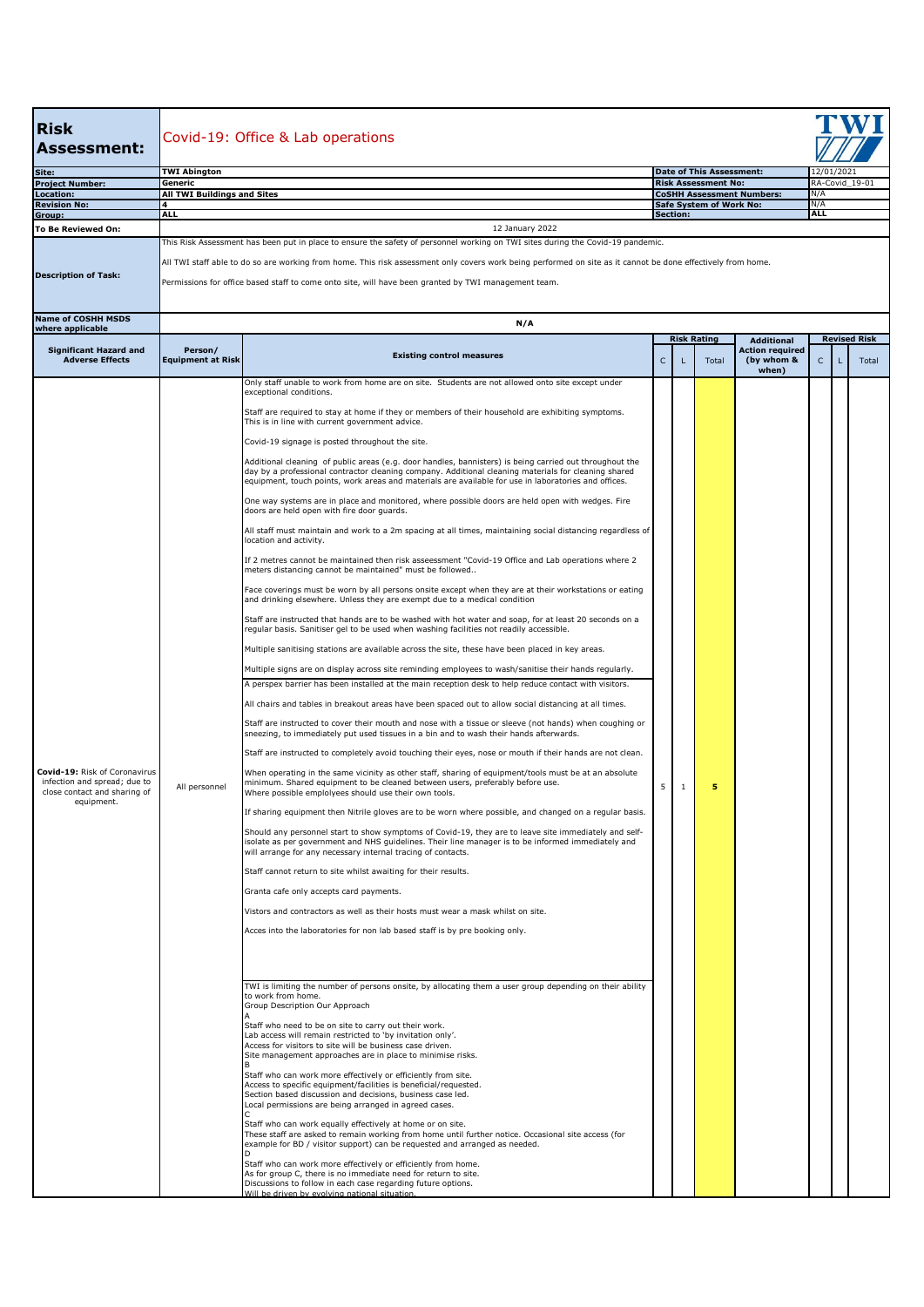|                                                                                                       |                                      | Individuals will be seated at a safe distance (as per governmant regs) from others during their visit.                                                                                                                                                                                                                                                                                                                                          |                |              |   |  |  |
|-------------------------------------------------------------------------------------------------------|--------------------------------------|-------------------------------------------------------------------------------------------------------------------------------------------------------------------------------------------------------------------------------------------------------------------------------------------------------------------------------------------------------------------------------------------------------------------------------------------------|----------------|--------------|---|--|--|
| Transmission of Covid-19 from TWI employees and<br>inadvertant close contact                          | visitors                             | Meetings will be held in large open areas to facilitate social distancing.                                                                                                                                                                                                                                                                                                                                                                      |                |              |   |  |  |
|                                                                                                       |                                      | Meeting rooms are limited to one person only, signage stating this is on every meeting room door.                                                                                                                                                                                                                                                                                                                                               |                |              |   |  |  |
|                                                                                                       |                                      | Although lifts can be used they are limited to a maximum of one persons unless special circumstances<br>dictate otherwise such as persons with limited mobility are using them.                                                                                                                                                                                                                                                                 |                |              |   |  |  |
|                                                                                                       |                                      | The number of persons have been restricted within the toilets across TWI, the numbers vary due to the<br>different sizes of the toilet blocks. In all cases every other cubicle/urinal and sink are taped off stating<br>'not in use due to social distancing'.                                                                                                                                                                                 | 5              | $\mathbf{1}$ | 5 |  |  |
|                                                                                                       |                                      | Signs reminding people to wash their hands are displayed in all of the toilet areas.                                                                                                                                                                                                                                                                                                                                                            |                |              |   |  |  |
|                                                                                                       |                                      | Users are instructed to clean showers (contact points) after use, Signs in the shower/changing rooms<br>state this and cleaining materials provided.                                                                                                                                                                                                                                                                                            |                |              |   |  |  |
| Lifting and moving of heavy<br>specimens: Severe crushing<br>injuries                                 | Operator                             | In the event of lifting and positioning of any heavy specimens/thick section plates for NDT<br>inspection etc., 2 or more person lifts are not to be performed, instead seek assistance from<br>Technician, in order to perform safe single person lift, with mechanical aids. 2nd person<br>should still be on hand, in case of an accident.                                                                                                   |                |              |   |  |  |
|                                                                                                       |                                      | All lifting equipment must have an update date inspection tag, and all pre-lift checks must be performed.                                                                                                                                                                                                                                                                                                                                       |                |              |   |  |  |
|                                                                                                       |                                      | Only trained and competent personnel are to use the mechanical lifting aids.                                                                                                                                                                                                                                                                                                                                                                    |                |              |   |  |  |
|                                                                                                       |                                      | Safety shoes will always be worn in lab areas, as in compulsory.                                                                                                                                                                                                                                                                                                                                                                                | 5              | $\mathbf{1}$ | 5 |  |  |
|                                                                                                       |                                      | In the event of multi-personnel manual lifts, these must be assessed case by case, assuming worst case<br>scenario regarding infection/spread. Members of the Technician team will be on hand to utilise<br>mechanical aids (i.e. cranes), to eliminate the need for manual lifts, ensuring 2m working<br>distances are maintained.                                                                                                             |                |              |   |  |  |
|                                                                                                       |                                      | A risk assessment for working under 2m is to be followed.                                                                                                                                                                                                                                                                                                                                                                                       |                |              |   |  |  |
| Coronavirus generally<br>spreading around TWI<br>premises                                             | All personnel                        | TWI are following updates issued by Public Health England<br>https://www.gov.uk/guidance/working-safely-during-coronavirus-covid-19<br>(See notes section at the bottom of the form.)                                                                                                                                                                                                                                                           |                |              |   |  |  |
|                                                                                                       |                                      | Information by sinks on hand washing practices have been put in place.                                                                                                                                                                                                                                                                                                                                                                          |                |              |   |  |  |
|                                                                                                       |                                      | Multiple hand sanitising stations have been installed around site (stores, engineering hall and southern entrance).<br>Limited access to some areas (eg labs) and shift/team working implemented.                                                                                                                                                                                                                                               | 5              | $\mathbf{1}$ | 5 |  |  |
|                                                                                                       |                                      | Hand sanitising stations are spread across the site at multiple locations including all entrances, visitors are encouraged<br>to use them. Signage informing persons what to do are also located across the site and at entrances.                                                                                                                                                                                                              |                |              |   |  |  |
|                                                                                                       |                                      | Signs are located around site reminding persons to wash their hands frequently.                                                                                                                                                                                                                                                                                                                                                                 |                |              |   |  |  |
| Staff or colleagues report<br>contact with a person who is<br>confirmed as contracting<br>Coronavirus | All personnel                        | Staff or colleagues to follow government advice (eg via Test and Trace) on action to take via Public Health England<br>and to make TWI aware of the situation.                                                                                                                                                                                                                                                                                  | 4              | $\mathbf{1}$ | 4 |  |  |
|                                                                                                       | All personnel                        | TWI will follow guidance from PHE and cascade arising actions as required.                                                                                                                                                                                                                                                                                                                                                                      |                |              |   |  |  |
| Report of confirmed case of<br>coronavirus at TWI                                                     |                                      | A deep clean will be arranged by the PUR department in the specific area that affected colleague/student<br>is based (including all areas of typical movement)                                                                                                                                                                                                                                                                                  | 5              | $\mathbf{1}$ | 5 |  |  |
|                                                                                                       |                                      | Visitor contact details held for 21 days to enable sharing of information.                                                                                                                                                                                                                                                                                                                                                                      |                |              |   |  |  |
|                                                                                                       | All personnel                        | TWI's rules state.<br>In line with the government's response to the coronavirus pandemic, visitors are welcome to visit TWI"<br>sites provided:<br>you and members of your household are symptom free;<br>. you have not knowingly been in contact with a confirmed/suspected case in the past 14 days;<br>. you have not been advised to self-isolate by any health professional or via a message from a member<br>of the Test and Trace team. |                |              |   |  |  |
| Visitors and contractors                                                                              |                                      | If you feel unwell with flu-like symptoms whilst on TWI premises, please notify your host and leave site<br>immediately.                                                                                                                                                                                                                                                                                                                        | 5              | 1            | 5 |  |  |
|                                                                                                       |                                      | Visitors are asked to inform their host in the event of developing Covid-19 symptoms within 14 days of<br>their visit to TWI.                                                                                                                                                                                                                                                                                                                   |                |              |   |  |  |
|                                                                                                       |                                      | Vistors and contractors as well as their hosts must wear a mask whilst on site.                                                                                                                                                                                                                                                                                                                                                                 |                |              |   |  |  |
|                                                                                                       |                                      | Visitors also have to read and follow TWI's "Covid-19: Visitors (Including contractors) to TWI sites"                                                                                                                                                                                                                                                                                                                                           |                |              |   |  |  |
|                                                                                                       | Spread of infection;<br>reputational | Staff instructed to adhere to social distancing and ensure all persons visiting site are mindful to comply<br>with 2m distancing.                                                                                                                                                                                                                                                                                                               |                |              |   |  |  |
| Management of maintaining                                                                             | damage for TWI                       |                                                                                                                                                                                                                                                                                                                                                                                                                                                 | 5              | $\mathbf{1}$ | 5 |  |  |
| social distancing in TWI                                                                              |                                      | Signage and one way systems have been implemented.                                                                                                                                                                                                                                                                                                                                                                                              |                |              |   |  |  |
|                                                                                                       |                                      | Seating arrangements, welfare facilities, etc modified to ensure 2m distancing.                                                                                                                                                                                                                                                                                                                                                                 |                |              |   |  |  |
| Spread of virus due to travel in<br>and out of work                                                   | All personnel                        | Employees are allowed to use public transport but are advised to wear face coverings as per government<br>rules.                                                                                                                                                                                                                                                                                                                                | 5              | $\mathbf{1}$ | 5 |  |  |
|                                                                                                       | All personnel                        | Workers and managers are involved with their own return to work risk assessments.                                                                                                                                                                                                                                                                                                                                                               |                |              |   |  |  |
|                                                                                                       |                                      | Managers have regular meetings with employees working from home so that they can keep in touch and<br>discuss and issues.                                                                                                                                                                                                                                                                                                                       |                |              |   |  |  |
| Mental health and wellbeing<br>affected through isolation or                                          |                                      |                                                                                                                                                                                                                                                                                                                                                                                                                                                 | 5              | $\mathbf{1}$ | 5 |  |  |
| anxiety about coronavirus                                                                             |                                      | Workers are kept up to date with information bulletins which helps keep people involved.                                                                                                                                                                                                                                                                                                                                                        |                |              |   |  |  |
|                                                                                                       |                                      | Workers are encouraged to take regular breaks whether they are home based or office based.                                                                                                                                                                                                                                                                                                                                                      |                |              |   |  |  |
| Increased risk of infection and<br>complications for vulnerable<br>workers                            | Workers                              | TWI has identieifed the following and has implemented either working from home or other measures as<br>discussed with the individuals.<br>Clinically extremely vulnerable<br>People self-isolating<br>People with symptoms of coronavirus                                                                                                                                                                                                       | 5              |              | 5 |  |  |
|                                                                                                       |                                      | Groups who may be of higher risk.                                                                                                                                                                                                                                                                                                                                                                                                               |                | 1            |   |  |  |
| Inadequate managment of                                                                               | Illness and or injury                | Health and Safety team are available by telephone, Jabber, email. Health and safety team will be                                                                                                                                                                                                                                                                                                                                                |                |              |   |  |  |
| health & safety onsite due to<br>working at home                                                      |                                      | attending site on an ad hoc basis. (At least one H&S advisor is on site each day.) Health and safety team<br>will continue to monitor, maintain and implement statutory inpsections, fire risk assessments etc.                                                                                                                                                                                                                                 | $\overline{4}$ | $\mathbf{1}$ | 4 |  |  |